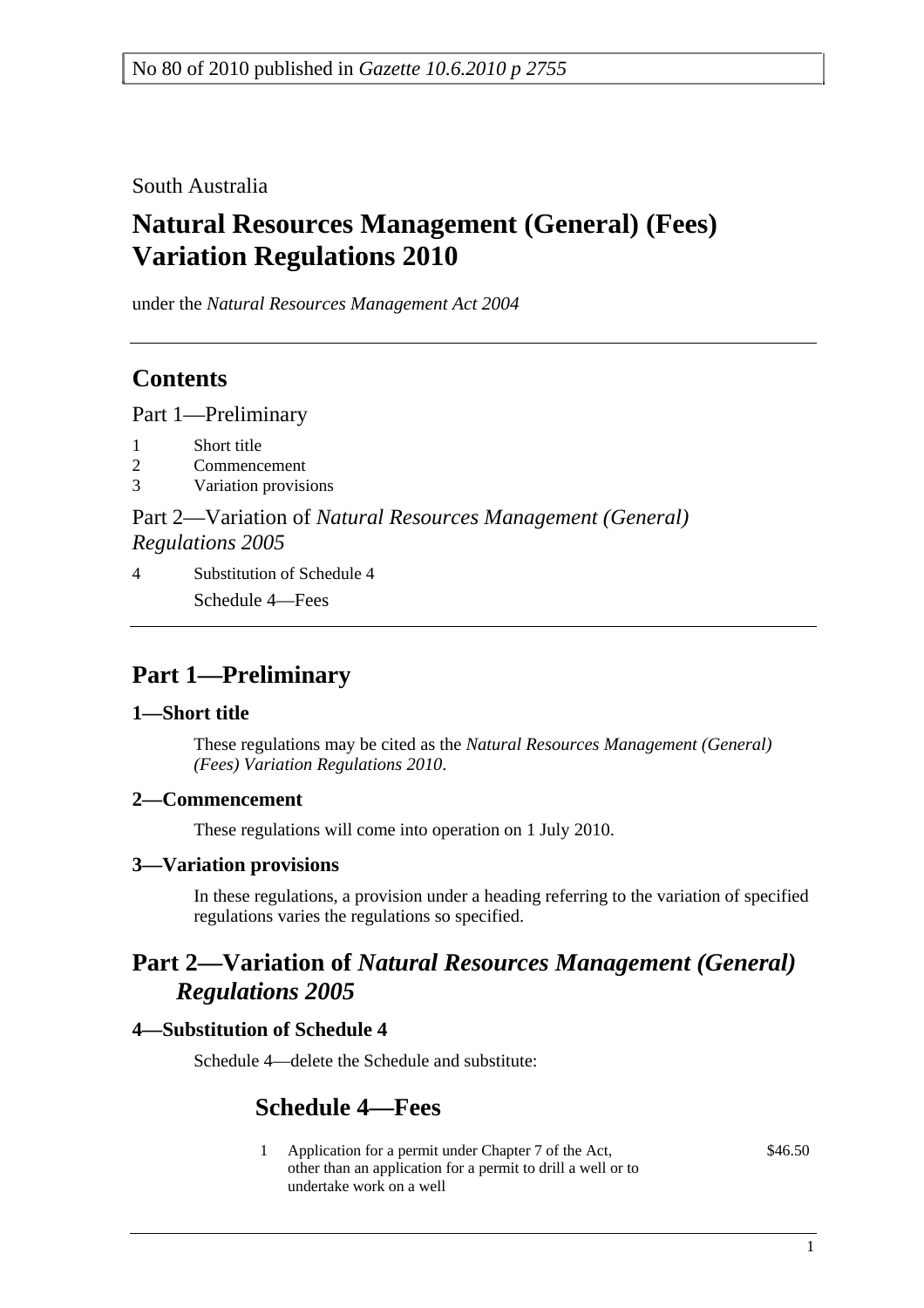| 2      | work on a well                           | Application for a permit to drill a well or to undertake                                                                                                                | \$72.50 plus a technical<br>assessment fee of an<br>amount not exceeding<br>\$141.00 determined by<br>the Minister after taking<br>into account any advice<br>from his or her<br>department about the<br>costs associated with<br>assessing the application |
|--------|------------------------------------------|-------------------------------------------------------------------------------------------------------------------------------------------------------------------------|-------------------------------------------------------------------------------------------------------------------------------------------------------------------------------------------------------------------------------------------------------------|
| 3      | Maximum fee under section 138 of the Act |                                                                                                                                                                         | \$1.45 per page                                                                                                                                                                                                                                             |
| 4      |                                          | Application for a well driller's licence—                                                                                                                               |                                                                                                                                                                                                                                                             |
|        | (a)                                      | for a new licence                                                                                                                                                       | \$216.00                                                                                                                                                                                                                                                    |
|        | (b)                                      | for the renewal of a licence                                                                                                                                            | \$111.00                                                                                                                                                                                                                                                    |
| 5      |                                          | Application for the variation of a well driller's licence                                                                                                               | \$164.00                                                                                                                                                                                                                                                    |
| 6      |                                          | Application for a water licence                                                                                                                                         | \$193.00                                                                                                                                                                                                                                                    |
| 7      |                                          | Maximum fee under section 149 of the Act                                                                                                                                | \$1.45 per page                                                                                                                                                                                                                                             |
| 8      |                                          | Application to transfer a water licence                                                                                                                                 | \$361.00 plus a technical<br>assessment fee of<br>\$242.00                                                                                                                                                                                                  |
| 9      |                                          | Application to vary a water licence on transfer of an<br>allocation, other than in relation to the River Murray<br>prescribed watercourse                               | \$361.00 plus a technical<br>assessment fee of<br>\$242.00                                                                                                                                                                                                  |
| 9<br>A |                                          | In relation to the River Murray prescribed watercourse-                                                                                                                 |                                                                                                                                                                                                                                                             |
|        | (a)                                      | application to transfer a water access<br>entitlement                                                                                                                   | \$361.00                                                                                                                                                                                                                                                    |
|        | (b)                                      | application to vary a water allocation                                                                                                                                  | \$212.00                                                                                                                                                                                                                                                    |
|        | (c)                                      | application to transfer a water allocation                                                                                                                              | \$212.00                                                                                                                                                                                                                                                    |
|        | (d)                                      | application for a water resource works<br>approval                                                                                                                      | \$361.00                                                                                                                                                                                                                                                    |
|        | (e)                                      | application to vary a water resource works<br>approval                                                                                                                  | \$361.00                                                                                                                                                                                                                                                    |
|        | (f)                                      | application for a site use approval                                                                                                                                     | \$361.00 plus a technical<br>assessment fee of<br>\$242.00                                                                                                                                                                                                  |
|        | (g)                                      | application to vary a site use approval                                                                                                                                 | \$361.00 plus a technical<br>assessment fee of<br>\$242.00                                                                                                                                                                                                  |
| 10-    | this fee)                                | Additional fee where Minister directs an assessment by<br>an expert under the Act (and the expenses of the<br>assessment are to be paid by the applicant in addition to | \$159.00                                                                                                                                                                                                                                                    |
| 11     |                                          | Application to vary a licence for any other reason                                                                                                                      | \$361.00 plus a technical<br>assessment fee of<br>\$242.00                                                                                                                                                                                                  |
| 12     |                                          | Application for a permit under section 188 of the Act-                                                                                                                  |                                                                                                                                                                                                                                                             |